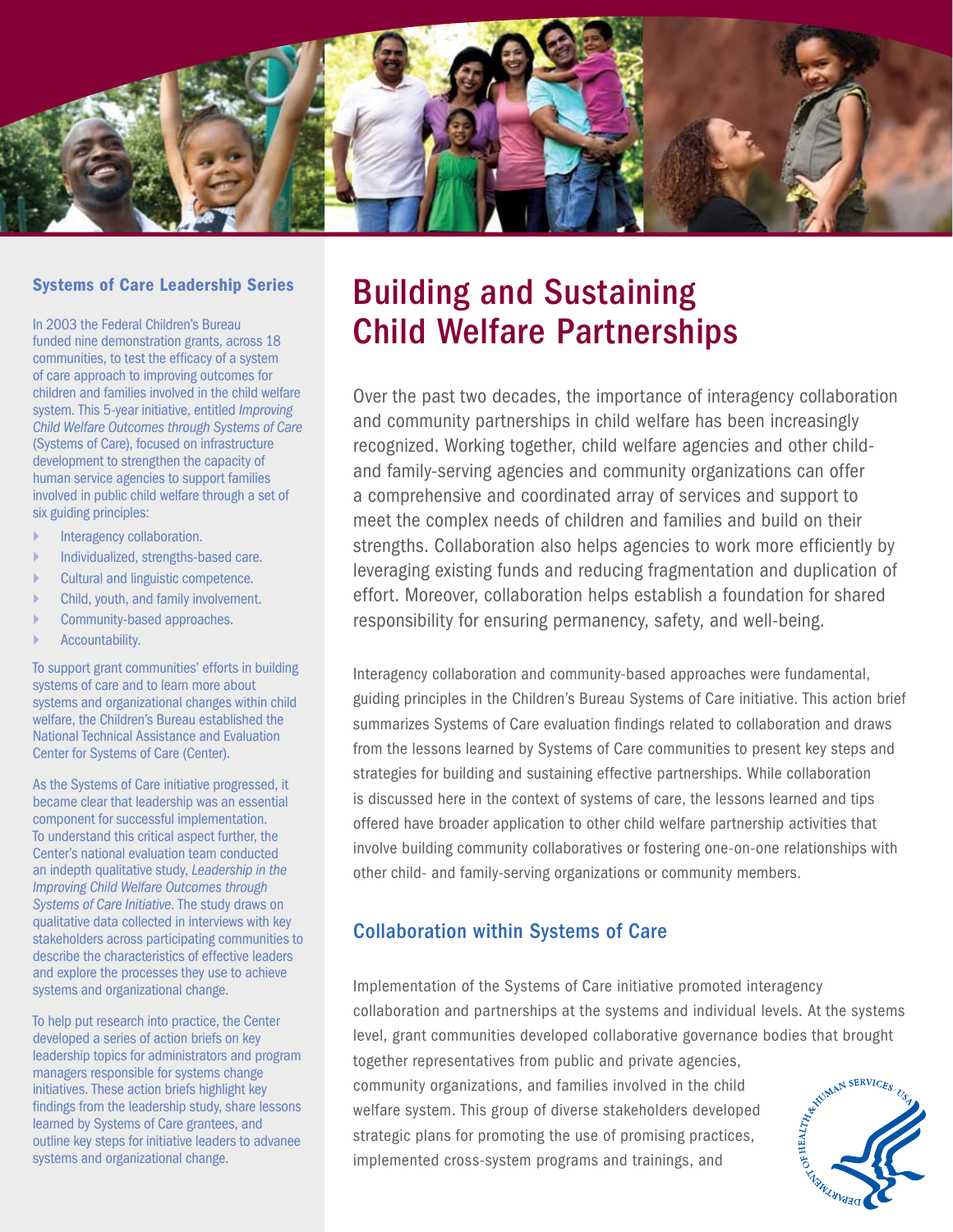identified opportunities for broadening and integrating local services for vulnerable families. At the direct service level, child welfare staff collaborated with other agency staff, families, and their support networks on child and family case planning activities and team decision-making meetings.

The road to successful partnerships, however, was not always a direct one. Although Systems of Care grant sites were able to convene collaboratives early in the initiative, it often took 3 to 4 years to build the necessary infrastructure and develop the commitment and trust among collaborative partners needed to produce real systems change. Data from surveys of collaborative members suggested that collaborative development often followed an uneven developmental trajectory. That is, ratings in collaborative and capacity building variables—such as shared vision, cohesion, communication, conflict management, and leadership—rose and fell as stakeholders began to develop relationships, encountered barriers or conflicts (e.g., turf issues, leadership, and staff turnover), and then resumed development of trust in the work of the collaborative. Over the grant period, the formalization and cohesion of the collaborative work increased while conflict among stakeholders decreased (National Technical Assistance and Evaluation Center for Systems of Care, 2010<sup>1</sup>).

### Key Steps and Strategies for Building **Partnerships**

The experiences of the child welfare-led Systems of Care communities point to six key action steps for forging partnerships with child- and family-serving organizations and community members (see Exhibit 1).

## Evaluation Findings

The cross-site evaluation of Systems of Care (National Technical Assistance and Evaluation Center for Systems of Care, 2010) found that:

- Community partners perceived that their collaborative efforts were effective in promoting positive changes in policies, procedures, and practices and, ultimately, in creating positive outcomes for children and families.
- Child welfare staff felt increasingly encouraged and supported to adopt collaborative practices and community-based approaches.
- Child welfare agencies experienced increases in broad-based community support, which helped them weather crises associated with child fatalities.
- Interagency partners became more active participants in child welfare case planning processes and their services to children and families in the child welfare system nearly tripled.



<sup>1</sup> For detailed findings from the cross-site evaluation, see Systems and Organizational Change Resulting from the Implementation of Systems of Care, available at [www.childwelfare.gov/management/](www.childwelfare.gov/management/reform/soc/communicate/initiative/evalreports/reports/SystemsandOrganizationalChangeReport.pdf) [reform/soc/communicate/initiative/evalreports/reports/](www.childwelfare.gov/management/reform/soc/communicate/initiative/evalreports/reports/SystemsandOrganizationalChangeReport.pdf) [SystemsandOrganizationalChangeReport.pdf.](www.childwelfare.gov/management/reform/soc/communicate/initiative/evalreports/reports/SystemsandOrganizationalChangeReport.pdf)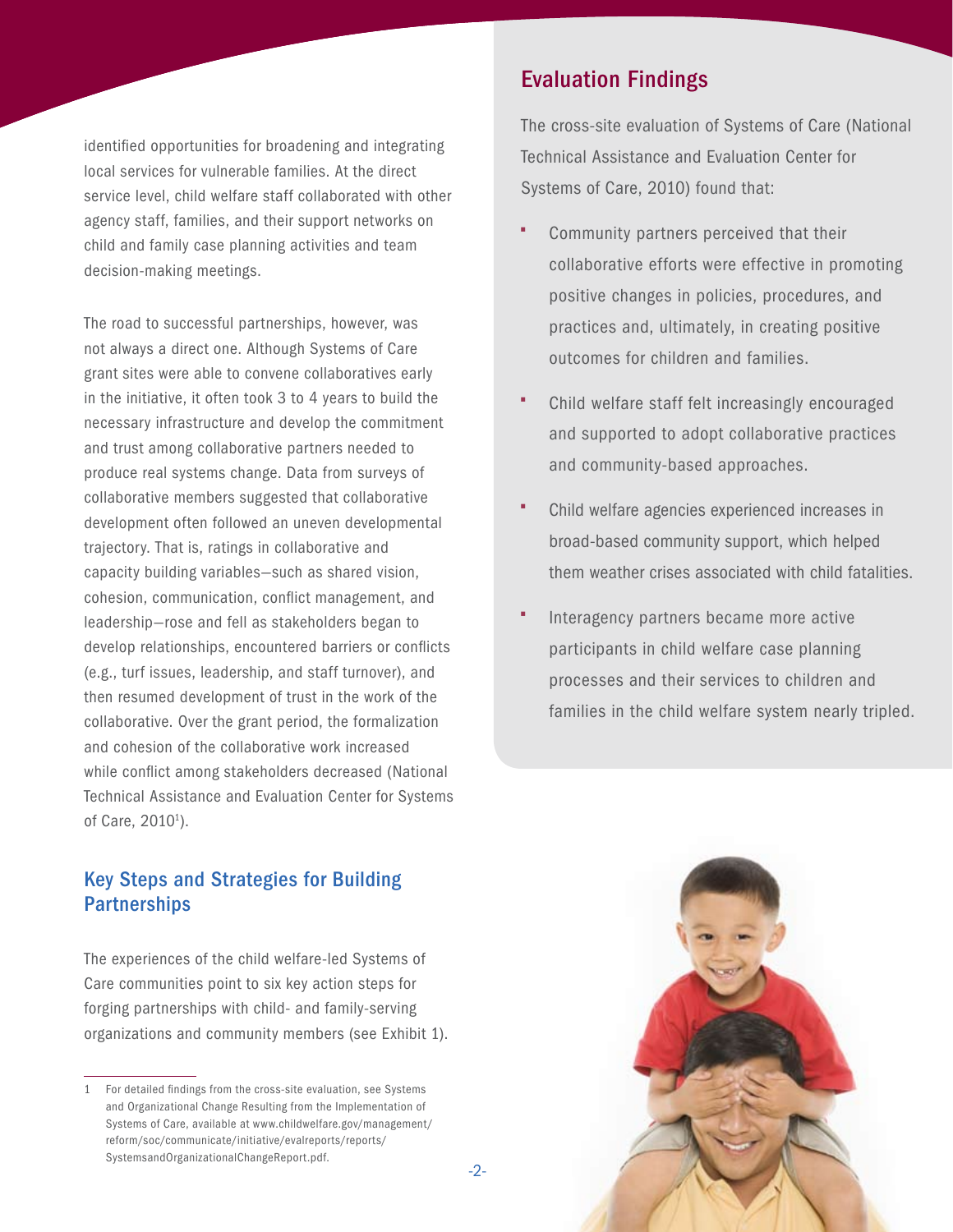

#### Step 1: Identify Potential Partners

Collaborative efforts begin with getting the right people to the table. While leaders may initially turn to personal contacts, well-known people, or individuals who can contribute resources, it is important that partners have the qualities and capacity to make meaningful and ongoing contributions to the effort (Schene et al., 2010). In building community collaboratives, partners should represent a diverse group of agencies, organizations, and community and family members. There should be a balance in representation among professionals and family/community members (i.e., not just one "token" parent representative). Further, partners should reflect the racial and cultural diversity of the community represented. Engaging diverse stakeholders helps ensure that multiple perspectives and concerns will be heard.

Systems of Care leaders sought strategic partnerships with representatives from:

• Public and private agencies that address the multiple and overlapping needs of children and families in the child welfare system (e.g., mental health, health, alcohol and other drug treatment, education, Head Start and early childhood education, courts, juvenile justice, probation, domestic violence).

- Community-based organizations that provide services and support to families, such as schools, churches and mosques, youth-serving organizations, neighborhood coalitions, hospitals, housing projects, and local businesses.
- Family and community members served by the child welfare system.<sup>2</sup>

Some communities already had mandated collaboratives established by ongoing State or county reform efforts; they leveraged existing entities looking only to add key players missing from the table. With interagency and community collaboration becoming a common prerequisite for government and foundation initiatives, communities frequently face multiple requirements for collaborative groups and often will turn to the same group of people to serve on them. Systems of Care communities found that by capitalizing on existing community collaboratives they saved considerable time and effort in recruitment since many key stakeholders already were involved. Furthermore, the partners had existing relationships from which to

<sup>2</sup> For more information specific to partnerships with families, see the *Building Agency Capacity for Family Involvement*. Action Brief. (Available at: [http://www.childwelfare.gov/management/reform/soc/](http://www.childwelfare.gov/management/reform/soc/communicate/initiative/actionbriefs/briefs/BuildingAgencyCapacity.pdf) [communicate/initiative/actionbriefs/briefs/BuildingAgencyCapacity.](http://www.childwelfare.gov/management/reform/soc/communicate/initiative/actionbriefs/briefs/BuildingAgencyCapacity.pdf) [pdf](http://www.childwelfare.gov/management/reform/soc/communicate/initiative/actionbriefs/briefs/BuildingAgencyCapacity.pdf)); and *Building Family Capacity for Family Involvement*. Action Brief. (Available at: [http://www.childwelfare.gov/management/](http://www.childwelfare.gov/management/reform/soc/communicate/initiative/actionbriefs/briefs/BuildingFamilyCapacity.pdf) [reform/soc/communicate/initiative/actionbriefs/briefs/](http://www.childwelfare.gov/management/reform/soc/communicate/initiative/actionbriefs/briefs/BuildingFamilyCapacity.pdf) [BuildingFamilyCapacity.pdf\)](http://www.childwelfare.gov/management/reform/soc/communicate/initiative/actionbriefs/briefs/BuildingFamilyCapacity.pdf).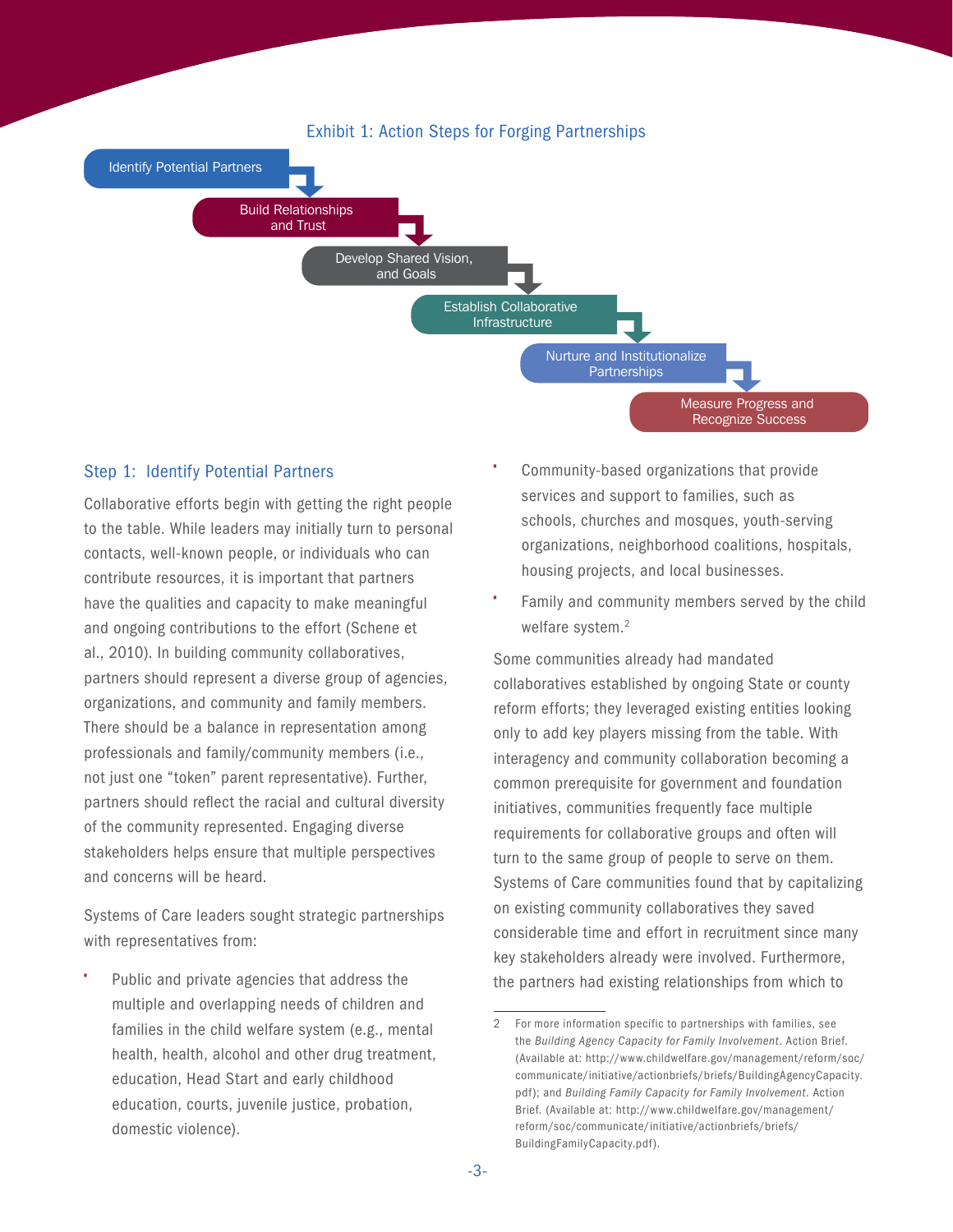#### Tip From the Field

**Empower champions.** Change agents with a passion for the shared vision can help open doors, bring others on board, and motivate support. In the community, finding one constituent who believes in what you are doing can help in recruiting other constituents.

"Go out and start connecting, schmoozing. Until your {collaborative initiative} is in policy and practice, you need champions.... Engage people where they are at…. Ask yourself, 'Who are the key people you need to make this work?' Then go talk to them."

*– Systems of Care Director*

build. A disadvantage of using an existing collaborative body, however, was that these groups often guided the implementation of multiple initiatives and, therefore, had less time and attention to devote to any one effort.

#### Step 2: Build Relationships and Trust

In outreach efforts, child welfare administrators and initiative leaders must frequently answer the question, "*What's in it for me?*" (National Technical Assistance and Evaluation Center for Systems of Care, 2008). This often means identifying how collaboration can improve the effectiveness or efficiency of meeting mandates to serve a specified audience. While recruiting partners, Systems of Care leaders needed to make sure that partners understood not only the purpose and goals of the initiative, but also how the initiative was relevant to their particular agency or organization and how they could benefit from working together to meet the needs of children and families. When working with diverse partners, it is important to tailor messages accordingly.

Trust is an essential component of effective partnerships. Developing trust was particularly significant in Systems



of Care communities in which many partners had never been invited to collaborate with the child welfare agency before and sometimes had to overcome negative preconceptions and mistrust toward the child welfare agency. Systems of Care leaders built trust among partner organizations and the community in various ways. One agency director invited partners individually to breakfast or lunch to establish one-on-one relationships. Others held special group events, such as cross-systems mixers in which staff from varied agencies got to know each other through team-building exercises and shared meals. Cross-systems training also helped staff from different agencies build connections while they gained a better understanding of each other's work. Some project directors invited external agency representatives to join in child welfare agency committee meetings and planning taskforces, while others joined committees coordinated by partner organizations to demonstrate their commitment to shared work. Working together on crosssystem workgroups, partners not only accomplished designated tasks but also grew to understand the strengths and contributions of fellow partners.

"Cultivate relationships because the beginning of {collaboration} is all about relationships. After you develop the relationships and show that {the initiative} is really a good thing and is the right thing to do, you can get that put into policy and it will start taking care of itself. But it starts with relationships."

*– Systems of Care Director*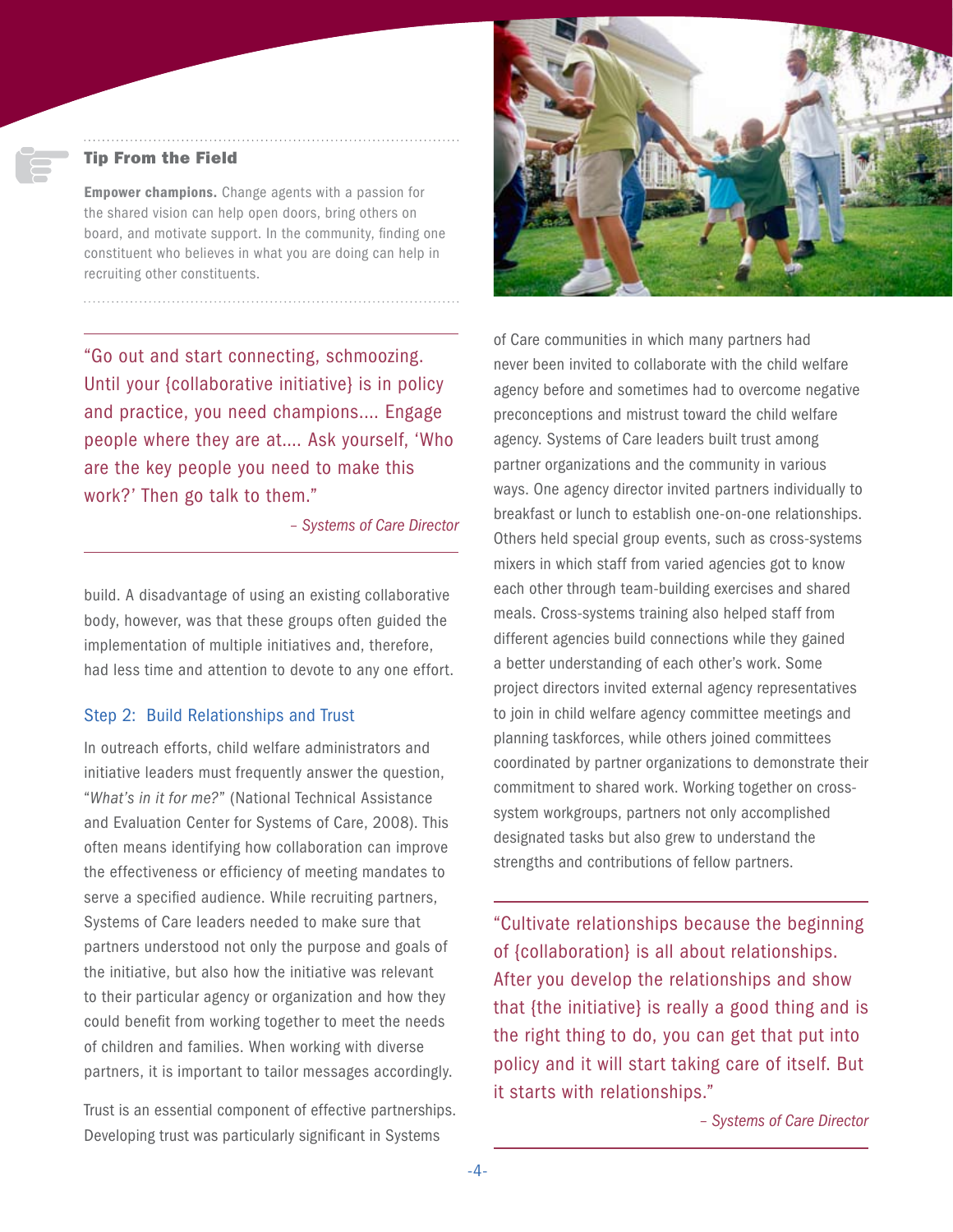Listening proved to be a critical initial stage of building trust and establishing relationships in the community. Grant communities held town hall meetings, forums, and community needs assessments to gather information about perceived needs and ways in which the child welfare agency could work with community members to better serve children and families. Stakeholders suggested conducting outreach through non-traditional means, which included going to places where community members spend their time—in one community, the local Laundromat.

#### Tip From the Field

Speak the same language. The various agencies involved in collaborative initiatives frequently use jargon and acronyms well known within their own field, but perhaps less well recognized in other fields. Sometimes, a term from one discipline may be understood differently in another discipline. In addition, family representatives and community members may feel uncomfortable or even intimidated by the use of unrecognized terminology. To foster effective communication and set a foundation for collaboration, it is important that all participants share common language and avoid jargon. Also, "people first" language can be very empowering when talking about children and families, as in, for example, referring to a child who has been abused rather than an abused child.

#### Step 3: Develop Shared Vision and Common Goals

The foundation for collaboration is a shared vision and commonly held goals. Leaders need to spend time cultivating a vision statement that expresses what the group is working toward. This vision underscores where the interests of diverse partners intersect and serves as motivation for working toward common goals that support the vision.<sup>3</sup> Under Systems of Care, most partners united around a mutual interest of achieving better outcomes for children and families.

## Empowering Community Partnerships in Bed-Stuy, NY

After operating within a long history of distrust among child-serving agencies, as well as between these agencies and the community, the CRADLE in Bed-Stuy, a Systems of Care community, recognized that systems change had to begin with building trust. Their CRADLE project engaged in extensive community outreach and engagement activities:

- A series of community forums and dialogues about the role of child welfare.
- Family Fun Days at neighborhood schools and other events to promote awareness of child safety and well-being.
- Community site visits at housing complexes.
- Meetings with representatives from the police precinct, public housing, and local hospitals with a goal of creating a "safety net" for children in the community.
- Cross-systems training for child welfare staff and community members to understand local childserving agencies' scope of work.
- Distribution of comprehensive community directories to child welfare staff with information on nearly 200 community resources.
- Professional development and leadership trainings to empower community members to become more involved with the child welfare system.
- Engagement of community constituents in family team conferences.

Community outreach and engagement efforts resulted in far-reaching changes in the relationships between the child welfare agency and the community. Positive outcomes were reflected in ongoing dialogue between child protective staff and community members, improved referrals from child welfare staff to community-based services, and new protocols to address child safety issues. In addition, community constituents adopted more active roles by helping to engage families through the case planning process. A core group of community activists, most of whom had little prior involvement with the child welfare system, emerged and subsequently incorporated as a nonprofit, the Bed-Stuy Advocates. The community is now an integral partner in child protection activities.

<sup>3</sup> For more information on shared vision, see *Creating and Communicating Shared Vision. Action Brief*. Available at: [http://www.](http://www.childwelfare.gov/management/reform/soc/communicate/initiative/actionbriefs/briefs/CreatingandCommunicatingaSharedVision.pdf) [childwelfare.gov/management/reform/soc/communicate/initiative/](http://www.childwelfare.gov/management/reform/soc/communicate/initiative/actionbriefs/briefs/CreatingandCommunicatingaSharedVision.pdf) [actionbriefs/briefs/CreatingandCommunicatingaSharedVision.pdf.](http://www.childwelfare.gov/management/reform/soc/communicate/initiative/actionbriefs/briefs/CreatingandCommunicatingaSharedVision.pdf)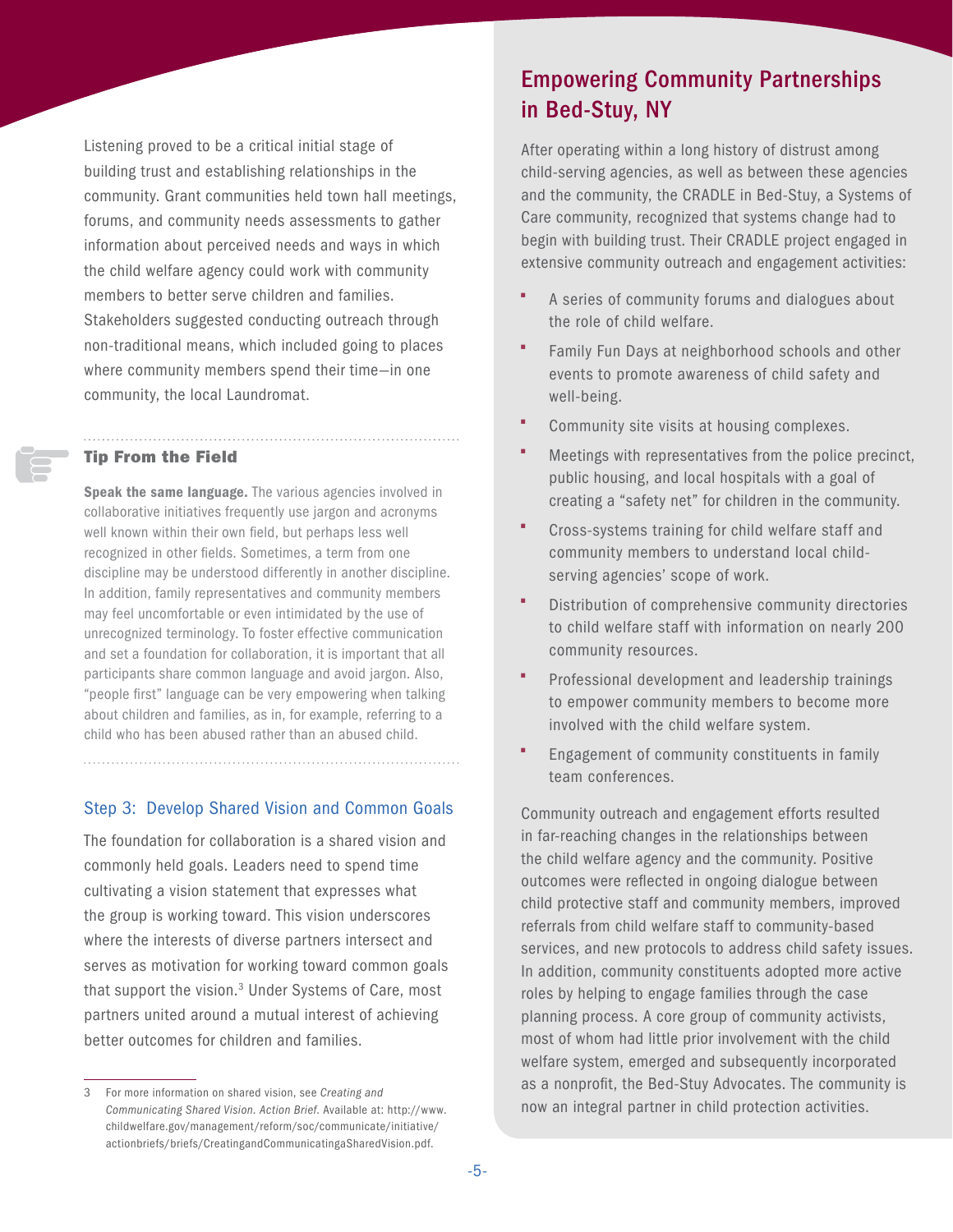"When you're looking at having agencies work together there's always that challenge of 'turf,' you know, 'this is what I do and this is what you do.' … So {it becomes about} bringing people to the table and being OK with having that tough conversation around 'how can we benefit each other? how can we work together? and how can we benefit the families that we're working with?'"

*– Systems of Care Project Manager*

Needs assessments can help collaboratives base their goals and objectives around evidence-based needs and identify potential barriers and appropriate strategies. To gather input and feedback, Systems of Care communities administered parent surveys, conducted needs assessments among target groups, and held community forums among representatives of birth parents, foster parents, kin caregivers, grassroots organizations, faith-based groups, and other community members. Data generated from surveys and assessments helped to build consensus around pressing issues and foster commitment to planning for joint solutions.

#### Tip From the Field

Be mindful of partners' differing priorities and agendas. Systems of Care leaders indicated that it is important to acknowledge partners' priorities and, to the extent possible, align those priorities with the overall vision and goals of the partnership. At the same time, leaders must be realistic and recognize that sometimes individual agendas do not fit with the collective goals. As one stakeholder recommended, *"As a leader, you need to be strategic in respecting your partners and not [necessarily] always agreeing with them but making sure that at the end of the day, when you leave the table, they feel heard and respected, even if you're not going to be able to support their particular agenda."*

#### Step 4: Establish a Collaborative Infrastructure

Interagency and community partnerships benefit from structural elements that help organize and support ongoing collaboration. These may include the following:

- Governance structure. Governance refers to an interagency entity or operating structure authorized to make decisions and set strategic direction for activities, tasks, and functions. The entity develops interagency solutions to address the needs of a specified target population or geographic area. Moreover, the governance structure clarifies roles of authority, responsibility, and accountability (DeCarolis, Southern, & Blake, 2007).4
- **Strategic plan.** A strategic plan articulates the shared vision, specifies related goals and measurable objectives, and lays out identified strategies for achieving them. Ideally, strategic plans reflect input from partners as well as community representatives and family members.<sup>5</sup> In addition, some communities find the development of bylaws or other governance documents useful to keeping collaborative activities on track.

<sup>4</sup> For more information and resources related to building an interagency governance structure, see the *Systems of Care Governance Toolkit*, available at: [www.childwelfare.gov/management/reform/soc/](www.childwelfare.gov/management/reform/soc/communicate/initiative/soctoolkits/governance.cfm) [communicate/initiative/soctoolkits/governance.cfm](www.childwelfare.gov/management/reform/soc/communicate/initiative/soctoolkits/governance.cfm)

<sup>5</sup> For more information and resources related to strategic planning, see the *Systems of Care Strategic Planning Toolkit*, available at: [www.](www.childwelfare.gov/management/reform/soc/communicate/initiative/soctoolkits/strategicplanning.cfm) [childwelfare.gov/management/reform/soc/communicate/initiative/](www.childwelfare.gov/management/reform/soc/communicate/initiative/soctoolkits/strategicplanning.cfm) [soctoolkits/strategicplanning.cfm](www.childwelfare.gov/management/reform/soc/communicate/initiative/soctoolkits/strategicplanning.cfm)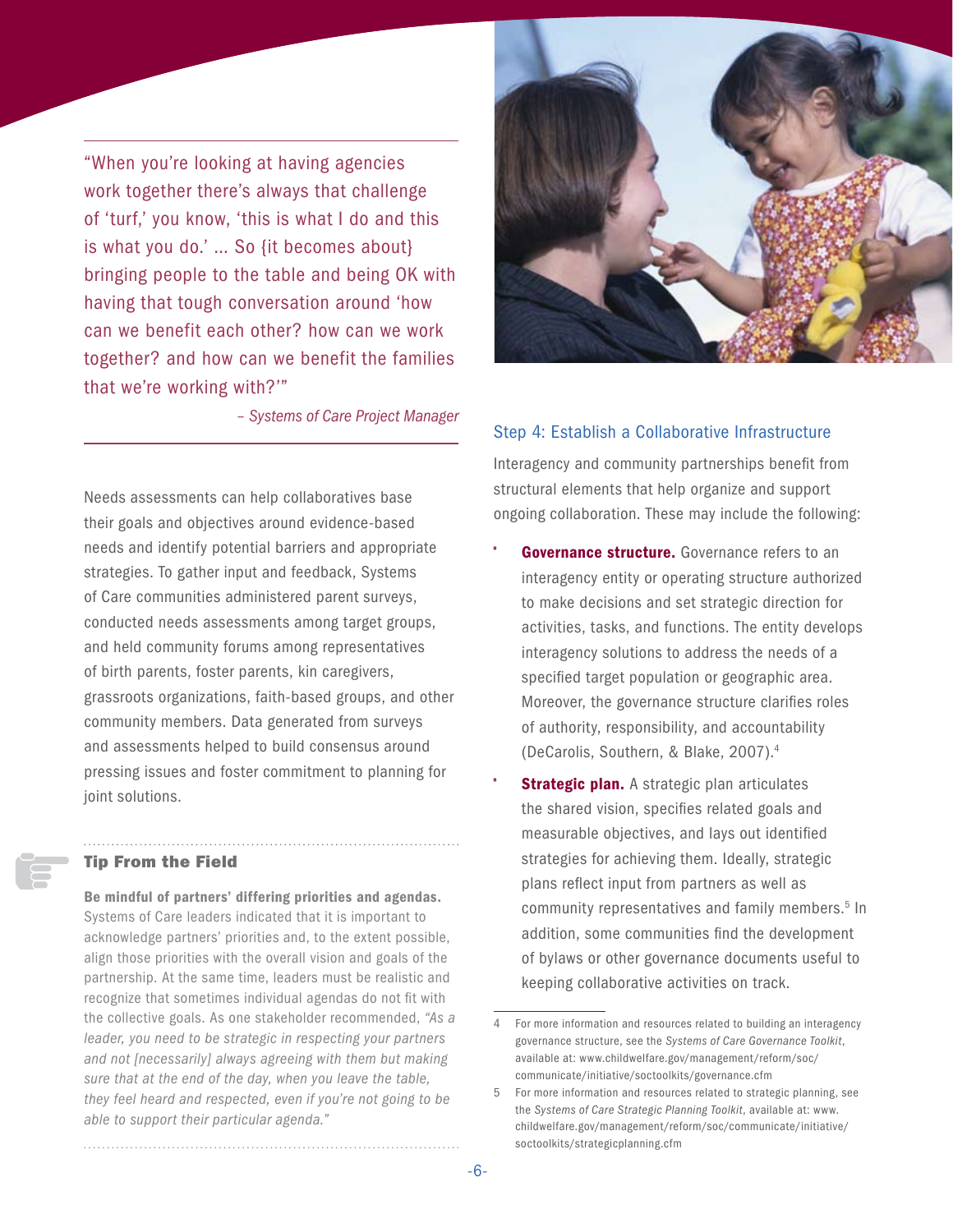#### Tip From the Field

Engage decisionmakers as well as "doers." One Systems of Care community recognized that participants on their governance structure often were not able to move their work forward because it ultimately required policy changes, so they formed an executive oversight committee of top-level administrators. When issues arose that required amending policies or developing new ones, the proposed policy change was elevated to the executive committee for review and approval. Once the executive committee provided official approval to make system improvements, subcommittee members could then begin the day-of-day work of implementing them.

Workgroups or subcommittees. Manageable work groups with diverse representation may be organized to address a specific function (e.g., cross-agency information-sharing, cross-training, coordinated case management) or an identified audience (e.g., infants, emancipating youth, kinship caregivers).

- **Designated staff/coordinators.** Assigning staff with specific day-to-day responsibilities for planning and implementing collaborative activities facilitates progress. If no one is given the specific responsibilities for reserving a meeting room or emailing agendas, for example, momentum can slow to a halt. Dedicated coordinators—who have earned the respect of both child welfare and partner staff can help sustain focus on collaboration, identify needed resources, and address potential barriers.
- **Communication avenues.** Accessible and continuous channels of communication are needed to promote an exchange of information and enable ongoing dialogue and feedback essential to a cohesive approach. In addition to internal communication channels among partners (e.g., routine meetings, email, listservs, newsletters), external communication channels (e.g., press releases, websites, brochures) can be valuable to inform the public and potential partners about



partnership activities and generate more broadbased support.<sup>6</sup>

- **Financing arrangements.** Limited resources and funding constraints often create barriers to interagency activities. Partners should examine opportunities for maximizing the use of available resources through blended<sup>7</sup> or braided<sup>8</sup> funding and other financing strategies.<sup>9</sup>
- **Monitoring processes.** Monitoring and evaluation processes enable partners to observe progress and assess the impact of their efforts. Through continuous quality improvement, collected data can be used to shape decisions and refine collaborative activities going forward.10

<sup>6</sup> For more information on communication strategies, see the *Systems of Care Communications Toolkit*, available at: [www.childwelfare.](www.childwelfare.gov/management/reform/soc/communicate/initiative/soctoolkits/communication.cfm) [gov/management/reform/soc/communicate/initiative/soctoolkits/](www.childwelfare.gov/management/reform/soc/communicate/initiative/soctoolkits/communication.cfm) [communication.cfm](www.childwelfare.gov/management/reform/soc/communicate/initiative/soctoolkits/communication.cfm)

<sup>7</sup> Blended funding refers to bringing together or pooling a variety of flexible funding streams on behalf of an individual or program.

<sup>8</sup> Braided funding refers to bringing together categorical funding streams to support individuals or programs but not combining them. Each funding stream maintains its own requirements.

<sup>9</sup> For more information and resources related to financial strategies for collaborative efforts, see the *Systems of Care Finance Toolkit*, available at: [www.childwelfare.gov/management/reform/soc/](www.childwelfare.gov/management/reform/soc/communicate/initiative/soctoolkits/finance.cfm) [communicate/initiative/soctoolkits/finance.cfm](www.childwelfare.gov/management/reform/soc/communicate/initiative/soctoolkits/finance.cfm)

<sup>10</sup> For more information and resources, see the *Systems of Care Continuous Quality Improvement Toolkit*, available at: [www.](www.childwelfare.gov/management/reform/soc/communicate/initiative/soctoolkits/cqi.cfm) [childwelfare.gov/management/reform/soc/communicate/initiative/](www.childwelfare.gov/management/reform/soc/communicate/initiative/soctoolkits/cqi.cfm) [soctoolkits/cqi.cfm](www.childwelfare.gov/management/reform/soc/communicate/initiative/soctoolkits/cqi.cfm)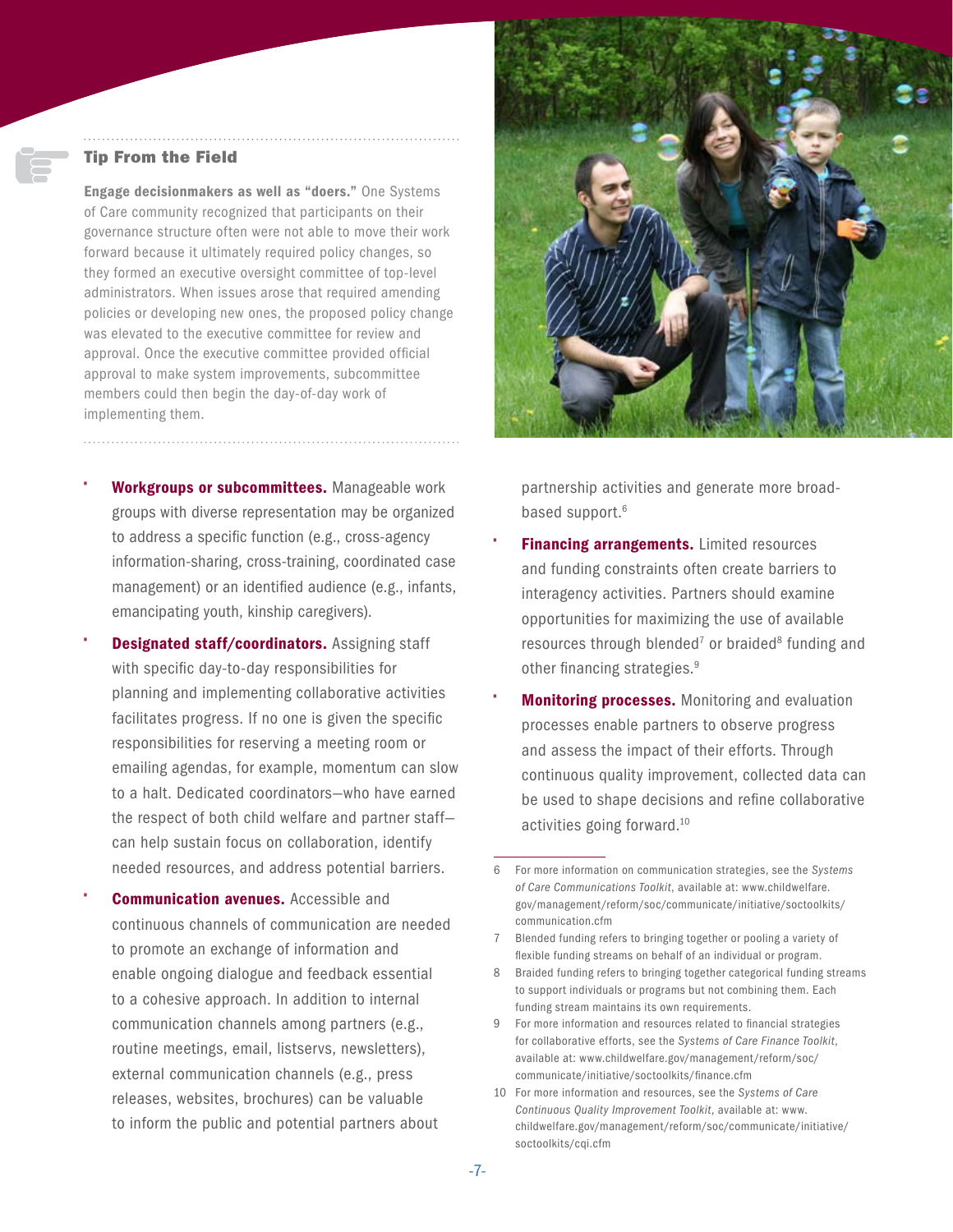Selection and implementation of appropriate infrastructure elements may vary, depending on the level of partnership effort. For example, planning for joint case planning activities among multiple service providers may not need as fully developed an infrastructure as would a full-scale ongoing community collaborative.

#### Step 5: Nurture and Institutionalize Partnerships

Time and effort must be expended not only in establishing relationships, but also in nurturing and sustaining those relationships. While outreach was frequently emphasized in the early stages of Systems of Care, evaluation findings pointed to the importance of continuing engagement over time to reconfirm commitment and reenergize partners, who face competing priorities for their time and attention. Communities found annual retreats, interagency forums, and discussions of interim evaluation findings to be useful avenues for ongoing engagement.

Institutionalizing collaboration and promoting sustainability beyond a specific project period require integration of collaboration into agency policies. Policies not only help ensure participation in collaborative activities, they also facilitate the allocation of needed fiscal resources. Policy mechanisms that support the formalization of partnerships include interagency agreements and memoranda of understanding (MOUs) written agreements that specify the relationships and responsibilities among two or more organizations that share services, clients, or resources (Schene et

#### Tip From the Field

Develop practical tools and aids to support sustainable collaboration at the front line. Systems of Care stakeholders noted that gaining support among front line workers and supervisors was facilitated by tangible project components that aided day-to-day collaborative practices. Examples included protocols with specific guidance for Team Decision-Making meetings and a *One-Child One-Plan* fact sheet that supported communication between systems.



al., 2010). These agreements facilitate partnerships by clarifying agency roles, specifying protocols for interagency activities, and addressing issues that impede collaboration, such as confidentiality. A step further along the policy continuum are statutes mandating interagency collaboration, enacted by State legislatures. In Jefferson County, Colorado, for example, legislation required collaboration among child- and family-serving agencies and provided for local interagency memoranda of understanding to coordinate services. This law facilitated the System of Care grant team's ability to attract stakeholders to plan coordinated efforts, identify opportunities for maximizing available resources, and reduce duplication of services.11

<sup>11</sup> For more information on policy development and sample MOUs and legislation, see the *Systems of Care Policy Toolkit*, available at: [www.](www.childwelfare.gov/management/reform/soc/communicate/initiative/soctoolkits/policy.cfm) [childwelfare.gov/management/reform/soc/communicate/initiative/](www.childwelfare.gov/management/reform/soc/communicate/initiative/soctoolkits/policy.cfm) [soctoolkits/policy.cfm](www.childwelfare.gov/management/reform/soc/communicate/initiative/soctoolkits/policy.cfm)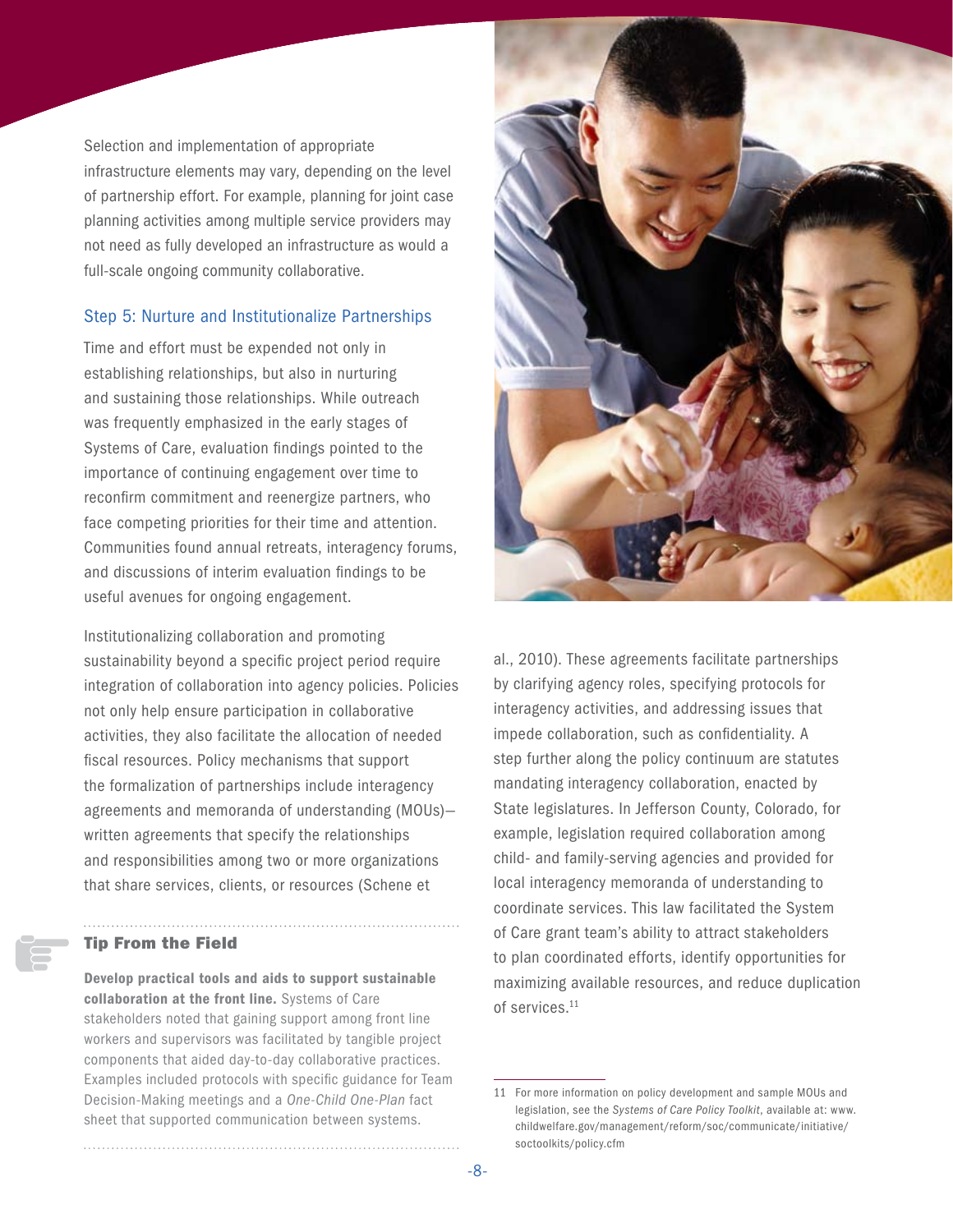#### Tip From the Field

Acknowledge contributions. Systems of Care leaders found that acknowledging people and their specific contributions was essential for keeping stakeholders motivated. Some suggested ending each meeting with a success story to highlight positive outcomes and help inspire continued work.

Policies and clear guidelines are critical to moving collaboration from the systems level to the practice level. Under Systems of Care, the involvement of partners in family conferencing and other case planning processes required attention to inter-agency and intraagency policies, as well as changes in corresponding policy manuals, protocols, and training curricula. Communities also emphasized the importance of ongoing support, guidance, and outreach to overcome resistance among front line staff who may consider interagency collaboration as adding to their already demanding workloads.

#### Step 6: Measure Progress and Recognize Success

Monitoring activities and measuring progress are critical to ensuring that partnerships stay on track and achieve specified objectives. Several Systems of Care communities found logic models to be useful tools to facilitate communication about expected short- and long-term outcomes of initiative activities. Outcome data were viewed as a powerful tool to reassure existing partners of progress and to gain buy-in from new stakeholders. For example, one project director reported that maintaining data on the decreasing number of out-of-home placements helped to boost support among Systems of Care partners. Annual strategic planning meetings enable partners to showcase their outcome data from the previous year, reflect on accomplishments, assess areas needing additional attention, and develop new benchmarks for the upcoming year.

## Fundamental Building Blocks in Effective Partnerships

Systems of Care stakeholders identified several factors essential for the formation of effective partnerships:

- **Trust.** According to stakeholders, trust was the foundation of effective partnerships. Leadership experts agree: *"Trust is the lubrication that makes it possible for organizations to work.… Trust implies accountability, predictability, and reliability"* (Bennis & Nanus, 2007, p. 41).
- **Shared interests and relevance.** To build commitment to a collaborative effort, potential partners must view its goals as relevant and beneficial to their individual interests as well as the collective good.
- **Leadership.** Strong and consistent leadership is needed to set the strategic direction and guide a collaborative effort. Leaders encourage partners to put aside traditional turf perspectives, overcome resistance, and view their roles in new ways.
- **Collaborative infrastructure.** Interagency partnerships need formal structural elements that support planning, communication, management, and monitoring of collaborative activities. A strong underlying structure, as well as designated staff, help to facilitate coordination and hold partners accountable.
- Time and patience. Establishing collaborative relationships with partners and building trust and commitment are developmental processes that take time. Systems of Care leaders remarked on the need to be persistent and to balance patience with the urgency for getting work done.
- **Buy-in at all levels.** Commitment from agency directors is essential for making collaboration a priority. As champions, they help encourage their staff as well as other agency leaders to similarly prioritize collaboration. While interagency collaboration may be initiated at the administrative level, buy-in is needed at the frontline, along with support from mangement and supervisors, to promote coordination and collaboration in day-to-day activities.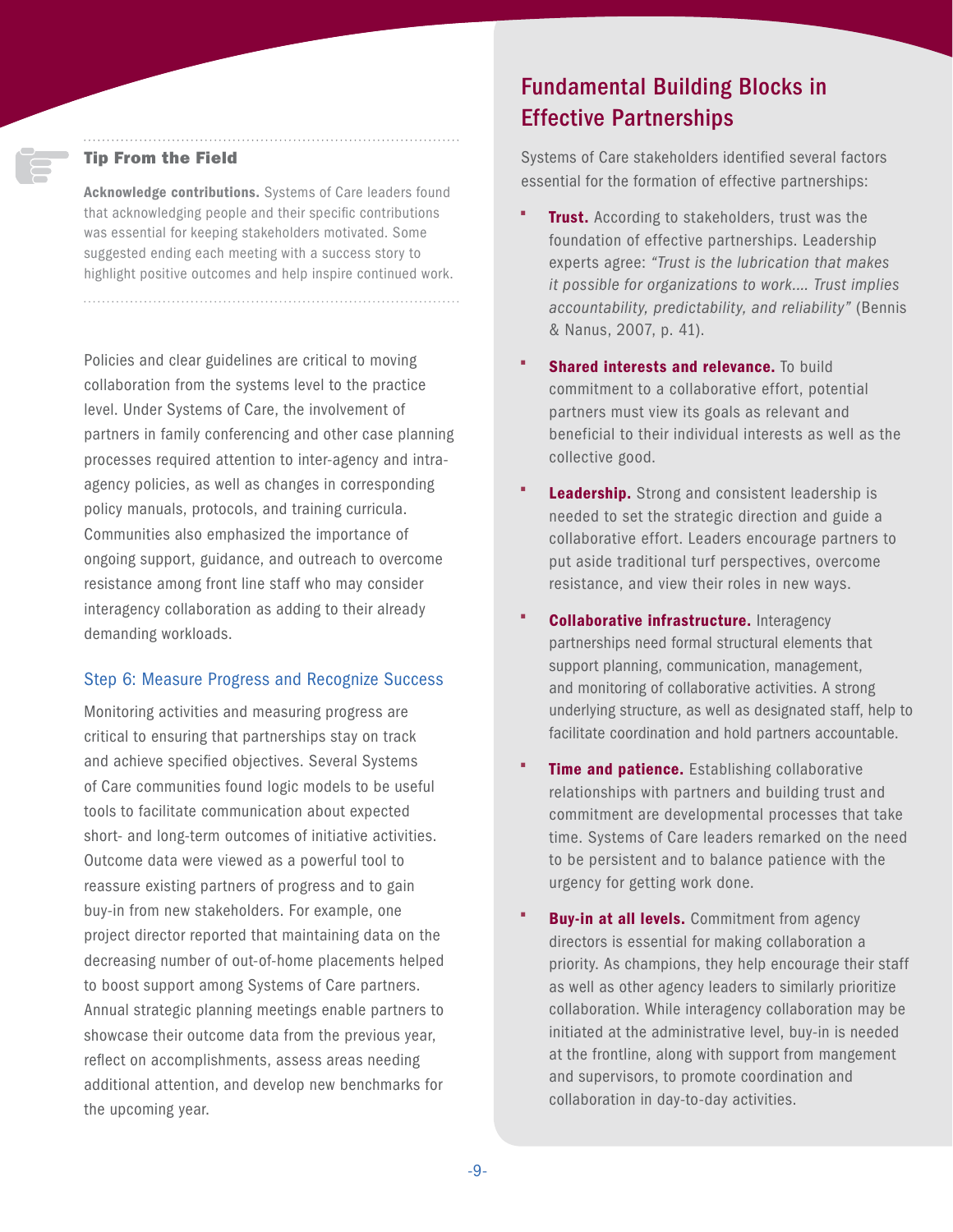Recognizing success is also vital to maintaining morale and keeping partners motivated, particularly when roadblocks and challenges arise. Given the long term nature of building partnerships and the challenging collaborative work to be done, it is important to highlight incremental achievements on the path to the ultimate goals.

### **Conclusions**

Moving beyond the rhetoric of "working together" and forging true collaborative partnerships that collectively plan, implement, and evaluate sustainable crosssystems activities can be a challenging process. It requires time, deliberate effort, and widespread commitment. The time and effort, nonetheless, are well spent, given the potential rewards of responding more effectively, efficiently, and comprehensively to the needs of children and families. Communities can apply the steps and tips presented here to forge effective partnerships, particularly as they work to improve outcomes for children and families. These steps and strategies, however, are only a starting point. Just as children and families need individualized solutions, so too, strategies for partnerships will need to be tailored to the specific needs, strengths, and context of the participating agencies and the communities they serve.

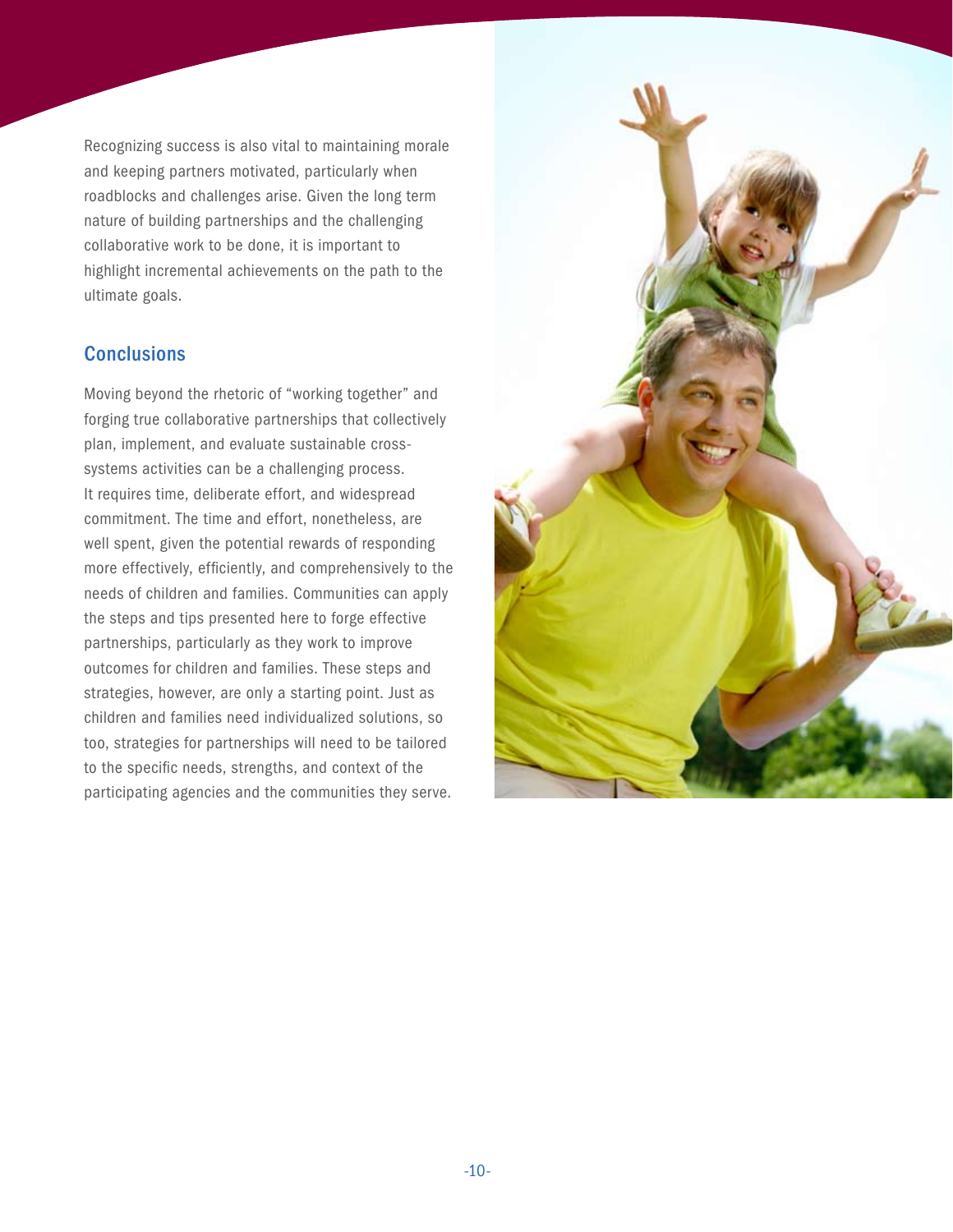## References

This publication draws primarily from:

National Technical Assistance and Evaluation Center for Systems of Care. (2010). *Leadership in the improving child welfare outcomes through systems of care initiative*. Washington, DC: Children's Bureau. Available at: [www.childwelfare.gov/management/](www.childwelfare.gov/management/reform/soc/communicate/initiative/evalreports/reports/LeadershipBrief.pdf) [reform/soc/communicate/initiative/evalreports/reports/](www.childwelfare.gov/management/reform/soc/communicate/initiative/evalreports/reports/LeadershipBrief.pdf) [LeadershipBrief.pdf.](www.childwelfare.gov/management/reform/soc/communicate/initiative/evalreports/reports/LeadershipBrief.pdf)

#### Additional references:

Bennis, W., & Nanus, B. (2007). *Leaders: Strategies for taking charge* (2nd ed.). New York, NY: Harper Collins Publishers.

DeCarolis, G., Southern, L., & Blake, F. (2007). *Improving child welfare outcomes through systems of care. Building the infrastructure: A guide for communities*. Washington, DC: National Technical Assistance and Evaluation Center for Systems of Care. Available at: [www.tapartnership.org/docs/](www.tapartnership.org/docs/improvingChildWelfareThroughSOC.pdf) [improvingChildWelfareThroughSOC.pdf](www.tapartnership.org/docs/improvingChildWelfareThroughSOC.pdf)

National Technical Assistance and Evaluation Center for Systems of Care. (2010). *Systems and organizational change resulting from the implementation of systems of care.* Washington, DC: Children's Bureau. Available at: [www.childwelfare.gov/management/reform/](www.childwelfare.gov/management/reform/soc/communicate/initiative/evalreports/reports/SystemsandOrganizationalChangeReport.pdf) [soc/communicate/initiative/evalreports/reports/](www.childwelfare.gov/management/reform/soc/communicate/initiative/evalreports/reports/SystemsandOrganizationalChangeReport.pdf) [SystemsandOrganizationalChangeReport.pdf](www.childwelfare.gov/management/reform/soc/communicate/initiative/evalreports/reports/SystemsandOrganizationalChangeReport.pdf)

National Technical Assistance and Evaluation Center for Systems of Care. (2008). *A closer look. Interagency collaboration.* Washington, DC: Children's Bureau. Available at: [www.childwelfare.gov/pubs/](www.childwelfare.gov/pubs/acloserlook/interagency/) [acloserlook/interagency/](www.childwelfare.gov/pubs/acloserlook/interagency/)

Schene, P., Bragg, L., Newman, J., Shuman, M., Tacy, C., & Ritter Taylor, L. (2010). *Community partnerships: Improving the response to child maltreatment. User Manual Series.* Washington, DC: Children's Bureau. Available at: [www.childwelfare.gov/pubs/](www.childwelfare.gov/pubs/usermanuals/partners/) [usermanuals/partners/](www.childwelfare.gov/pubs/usermanuals/partners/)

### For More Information – Selected Online Resources on Family Involvement

#### Child Welfare Information Gateway

[www.childwelfare.gov/management/practice\\_](www.childwelfare.gov/management/practice_improvement/collaboration) [improvement/collaboration](www.childwelfare.gov/management/practice_improvement/collaboration)

• *Community Partnerships: Improving the Response to Child Maltreatment. Child Abuse and Neglect User Manual Series* <www.childwelfare.gov/pubs/usermanuals/partners/>

#### National Child Welfare Resource Center for Organizational Improvement

[muskie.usm.maine.edu/helpkids/agency\\_collaboration.htm](muskie.usm.maine.edu/helpkids/agency_collaboration.htm)

- *Engaging Community Stakeholders and Building Community Partnerships. CFSR Training*  [muskie.usm.maine.edu/helpkids/cfsr\\_training.htm](muskie.usm.maine.edu/helpkids/cfsr_training.htm)
- *Primer Hands On—Child Welfare. Training for Child Welfare Stakeholders in Building Systems of Care.* [muskie.usm.maine.edu/helpkids/agency\\_col\\_](muskie.usm.maine.edu/helpkids/agency_col_primer.htm) [primer.htm](muskie.usm.maine.edu/helpkids/agency_col_primer.htm)

### National Resource Center for Permanency and Family **Connections**

<www.hunter.cuny.edu/socwork/nrcfcpp>

#### National Technical Assistance and Evaluation Center for Systems of Care

[www.childwelfare.gov/management/reform/soc/](www.childwelfare.gov/management/reform/soc/communicate/initiative/ntaec.cfm) [communicate/initiative/ntaec.cfm](www.childwelfare.gov/management/reform/soc/communicate/initiative/ntaec.cfm)